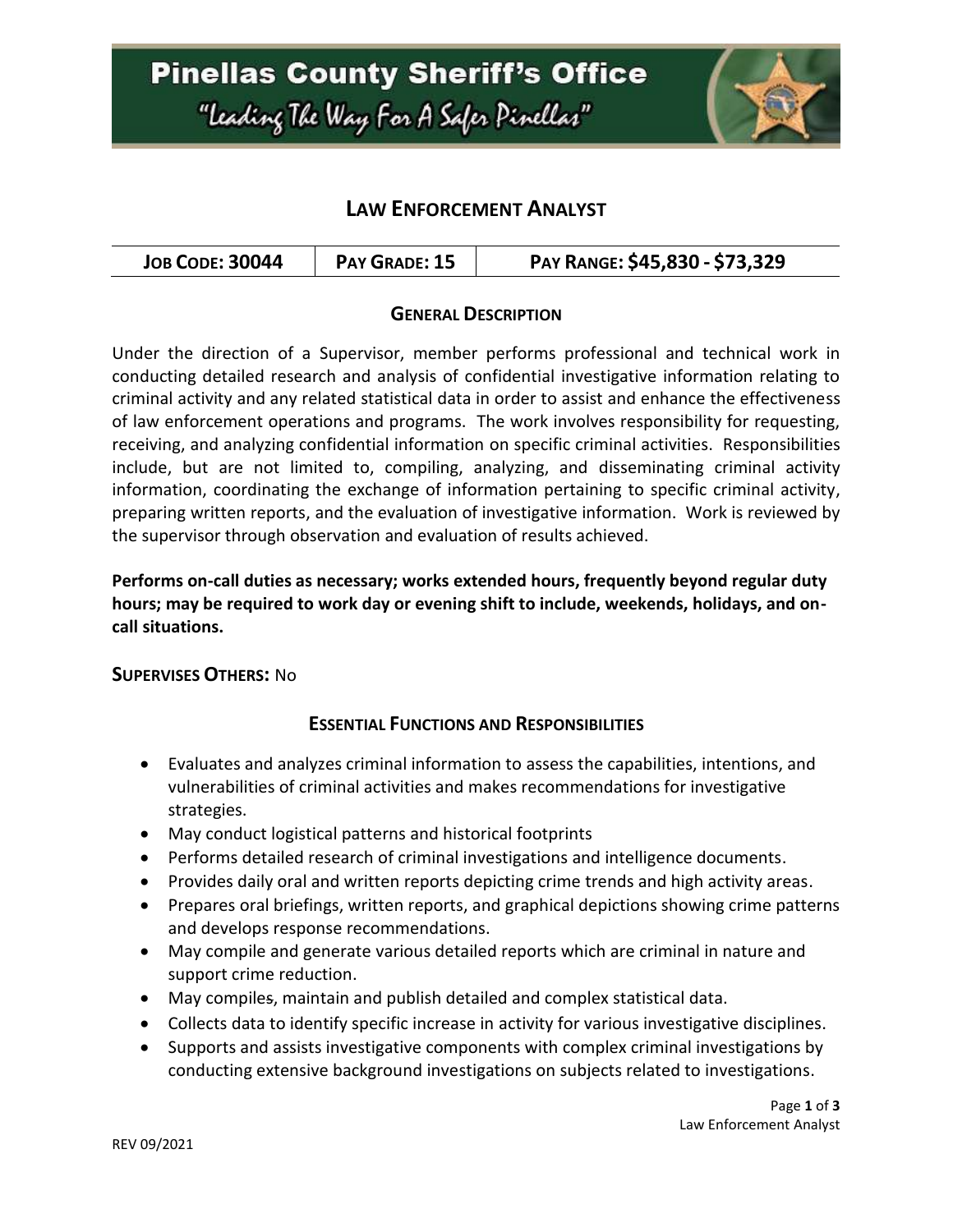

- May provide courtroom testimony as required in support of investigations.
- May complete compliance-related reports and surveys to ensure statute compliance.
- Utilizes available resources to provide clear, accurate, and actionable information.
- Coordinates with internal and external partners for information sharing on identified trends, patterns, and active investigations.
- Assists in the training of unit personnel regarding analyst duties and responsibilities.
- Participates in Sheriff's Office recruitment and community relations activities as directed.
- Performs responsibilities and duties at the discretion of the Section Lieutenant.

Regular and reliable attendance is required as an essential function of the position.

This position is considered essential and, in the event of an emergency or natural disaster, will be required to report to work.

This list is not intended to be all-inclusive, and you may not be responsible for every item listed. The employer reserves the right to assign additional functions and responsibilities as necessary.

#### **QUALIFICATIONS**

- Graduation from an accredited college or university with a Bachelor's Degree in Business Administration, Public Administration, Criminal Justice or related field, AND Two (2) years' experience in information gathering and data analysis.
- OR equivalent combination of education and experience.
- A written comprehensive practical skills assessment.
- Must possess a valid Florida driver's license.

### **KNOWLEDGE, SKILLS, AND ABILITIES**

- Knowledge of the principles, practices and techniques of analysis and information gathering from numerous data sources
- Knowledge of data research methods, concepts and techniques
- Knowledge of analytic methods and techniques, including the method of operation characteristic analysis
- Knowledge of basic statistical methods, techniques and research methodology used in data collection and report presentation
- Advanced skills in the use of a computer terminal, associated technologies, and software applications to aid in investigative analysis and in the preparation of reports